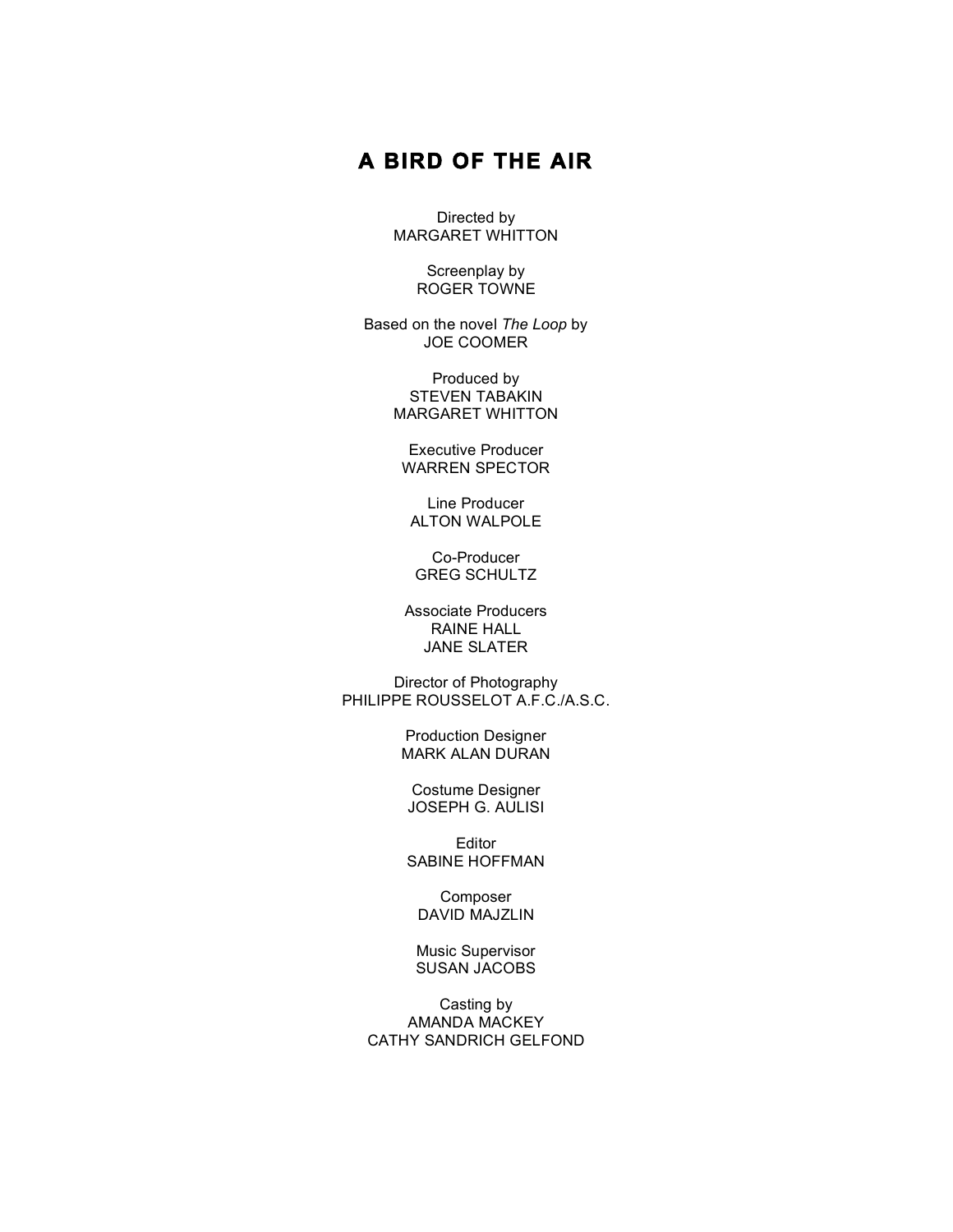RACHEL NICHOLS

JACKSON HURST

LINDA EMOND

BUCK HENRY

JUDITH IVEY

ROCCO SISTO

# PHYLLIS SOMERVILLE

LOUIS ZORICH

ANJANETTE COMER

ERIK JENSEN

KAIULANI LEE

MATTE OSIAN

CARMELA RAPPAZZO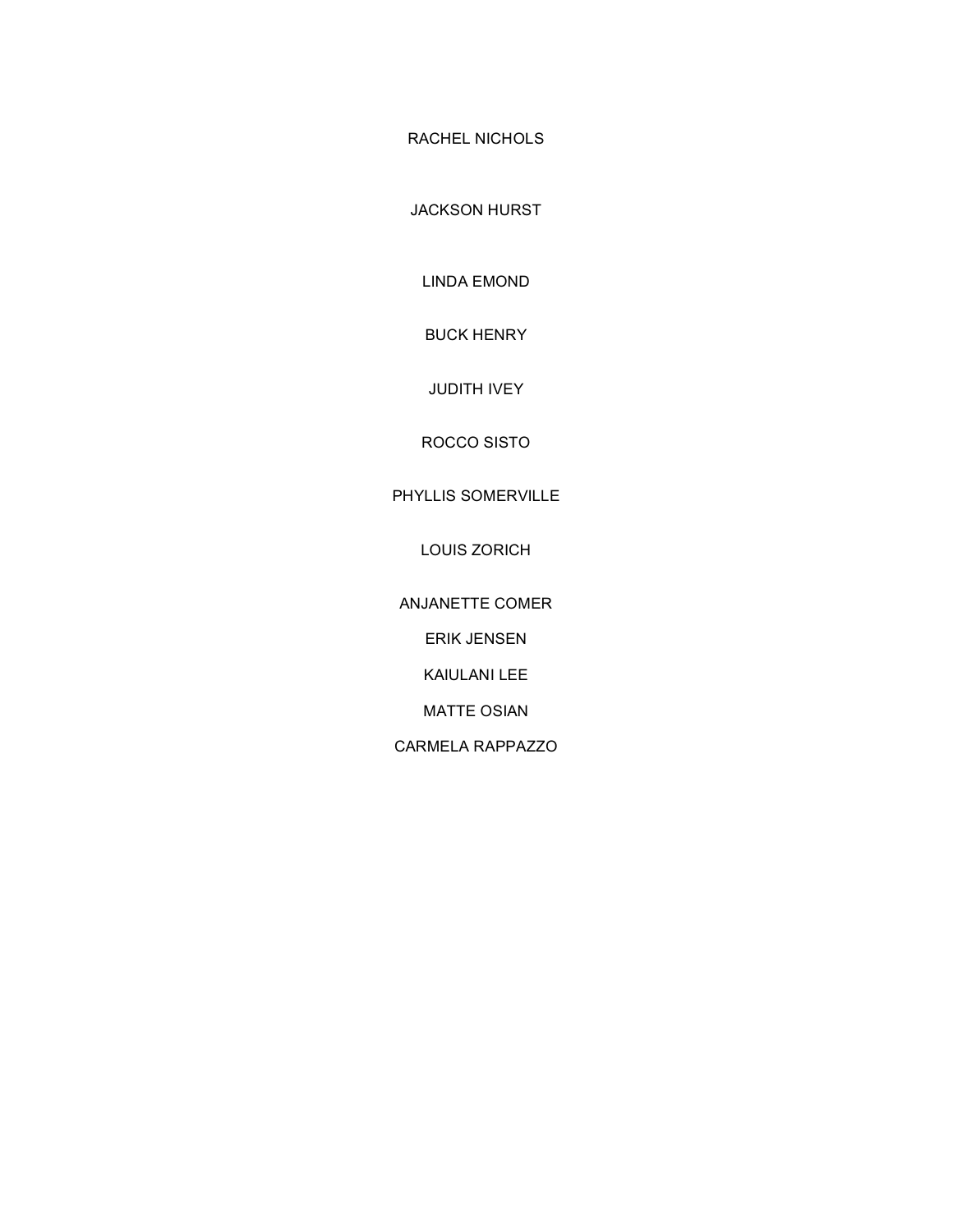| Unit Production Manager | <b>ALTON WALPOLE</b> |
|-------------------------|----------------------|
|                         |                      |

First Assistant Director KAAREN F. OCHOA

Key Second Assistant Director JAI JAMES

# CAST (In Order of Appearance)

| Lyman                        | <b>JACKSON HURST</b>      |
|------------------------------|---------------------------|
| Margie                       | <b>LINDA EMOND</b>        |
| Tom                          | <b>TODD LA TOURRETTE</b>  |
| Neil                         | <b>BERNARDO SARACINO</b>  |
| Frank                        | <b>KEVIN SKOUSEN</b>      |
| Fiona James                  | RACHEL NICHOLS            |
| Amber                        | <b>GENIA MICHAELA</b>     |
| <b>Professor Paquet</b>      | <b>CARMELA RAPPAZZO</b>   |
| Trucker                      | <b>MATTE OSIAN</b>        |
| Eleanor Reeves               | <b>JUDITH IVEY</b>        |
| Mrs. Blair                   | KAIULANI LEE              |
| <b>Campus Security Guard</b> | ROCCO SISTO               |
| John                         | <b>MICHAEL SHEETS</b>     |
| Paul                         | <b>PAUL TWITCHELL</b>     |
| Reference Librarian          | <b>CARRIE FLEMING</b>     |
| Mustang Man                  | <b>ERIK JENSEN</b>        |
| Dying Woman                  | <b>JESSAMYN BLAKESLEE</b> |
| <b>Charles Ballard</b>       | <b>GARY FARMER</b>        |
| Eli Stowalski                | LOUIS ZORICH              |
| Dr. Reynosa                  | <b>JULIET LOPEZ</b>       |
| Ella Weber                   | <b>ANJANETTE COMER</b>    |
| Duncan Weber                 | <b>BUCK HENRY</b>         |
| <b>Billy Weber</b>           | <b>KAT SAWYER</b>         |
| Sue Weber                    | <b>JOCELYN TOWNE</b>      |
| lvy Campbell                 | <b>PHYLLIS SOMERVILLE</b> |
| Dr. Dougherty                | <b>STEPHANIE JONES</b>    |
|                              |                           |

and

| Mr. Roosevelt/Zane  | <b>OSCAR and MEYER</b> |
|---------------------|------------------------|
| Flovd               | GEORGE                 |
| Eleanor Reeves' Dog | <b>BRANDY</b>          |

Stunt Coordinator AL GOTO

#### UTILITY STUNTS

| ALAN DANTONI             | DONNA EVANS MERLO   |
|--------------------------|---------------------|
| EDWARD A. DURAN          | <b>CHRIS MORENA</b> |
| BRYAN FRIDAY             | JOHN ROBOTHAM       |
| JOE MANUEL GALLEGOS, JR. | JIMMY ROMANO        |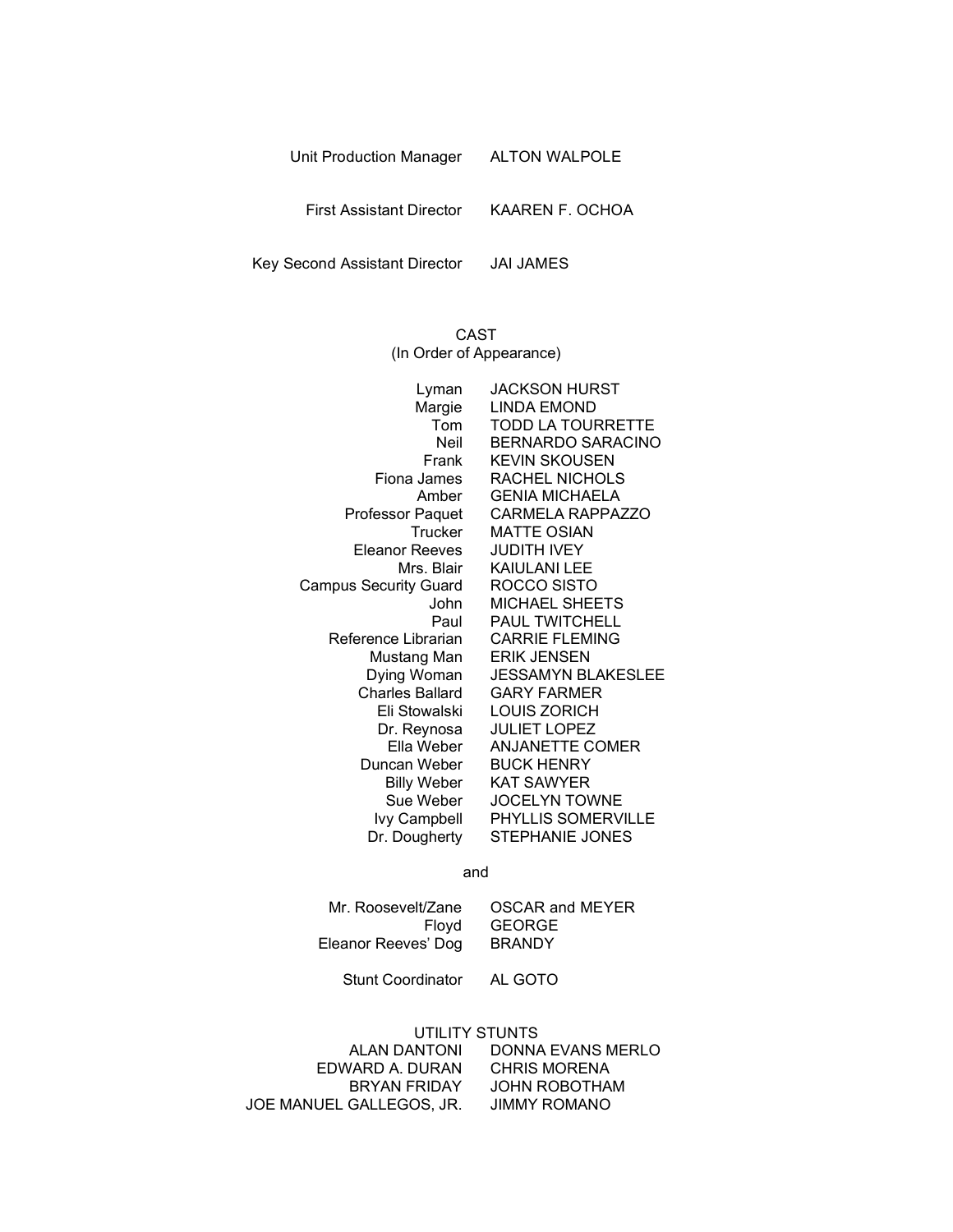| Local Casting by | JO EDNA BOLDIN, C.S.A. |
|------------------|------------------------|
|                  |                        |

Script Supervisor MAMIE MITCHELL

|                                              | Production Coordinator ELAINE K. THOMPSON |
|----------------------------------------------|-------------------------------------------|
| Assistant Production Coordinator MINDY EARLS |                                           |
|                                              | Travel Coordinator LISA H. JACKSON        |
| <b>Production Secretary</b>                  | HANNAH STAIGER                            |

| Art Director                                               | <b>MARK ALAN DURAN</b> |
|------------------------------------------------------------|------------------------|
| Set Designer                                               | <b>AMAHL LOVATO</b>    |
| Art Department Coordinator                                 | ROBERTA M. SERET       |
| Art Department Assistant                                   | ALICIA CASTRO          |
| Draftsman / Graphic Designer / Storyboard Artist ALAN CHAO |                        |

| Set Decorator           | EDWARD McLOUGHLIN       |
|-------------------------|-------------------------|
| Leadman                 | LIV SELINGER            |
| Buyer                   | <b>KRISTEN KOGLER</b>   |
| On Set Dresser          | CEE                     |
| <b>Set Dressers</b>     | PIERRE L. BARRERA       |
|                         | JEREMY J. CHIORDI       |
|                         | <b>GREG DAVIDSON</b>    |
|                         | GINGER DUNNILL          |
| Additional Set Dressers | <b>CRAIG P. BRADLEY</b> |
|                         | MIKE J. HANRAHAN        |
|                         | I FI AN KEFFFR          |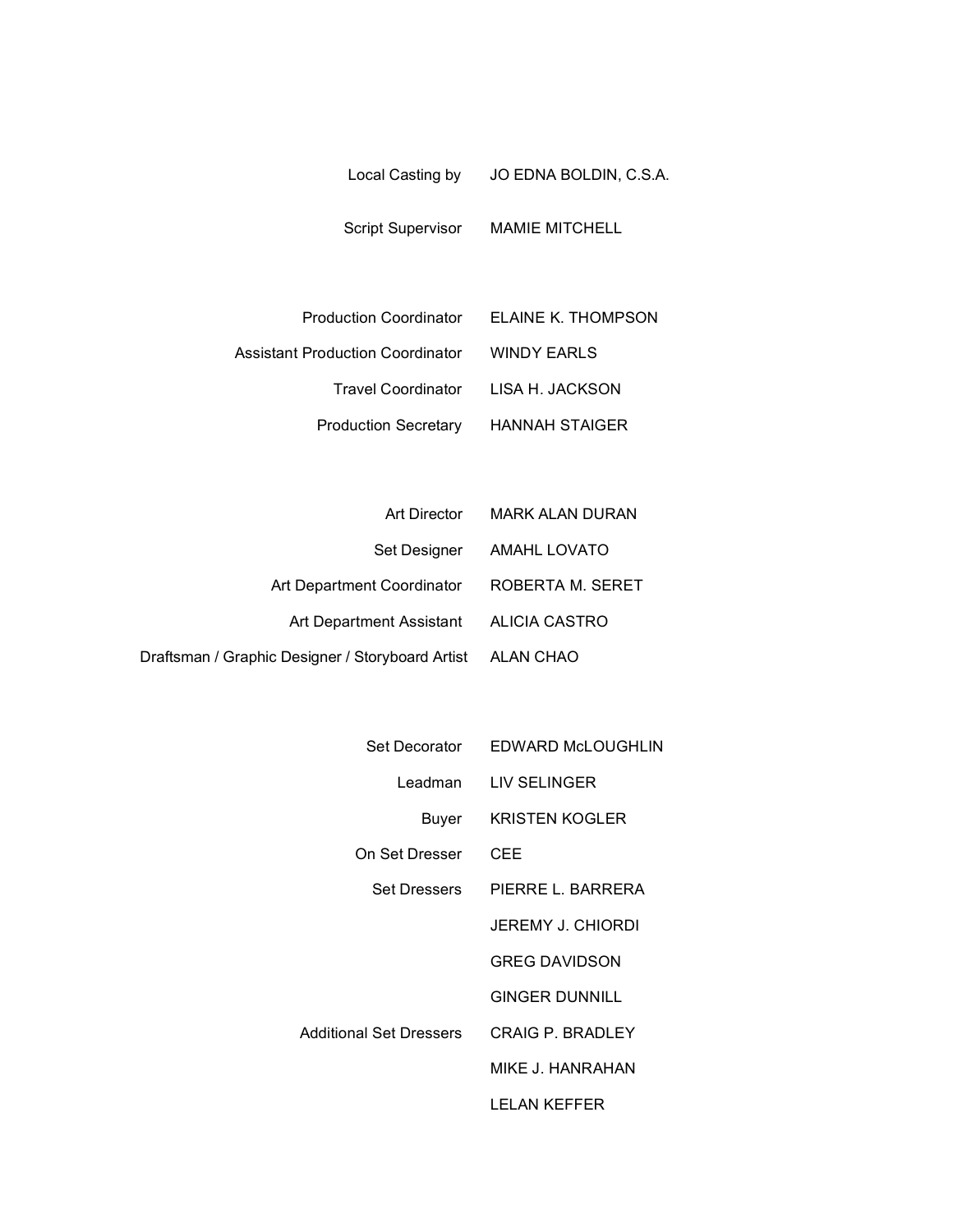| <b>Property Master</b> | <b>JASON J. DAVIS</b> |
|------------------------|-----------------------|
| <b>Assistant Props</b> | ROBERT ELLIOTT-BARRY  |
|                        | THOMAS C. HAAG        |
| Property Shopper       | NAYTHON VANE WILLIAMS |

| A Camera Operator           | GEORGIA PACKARD, S.O.C. |
|-----------------------------|-------------------------|
| A Camera First Assistant    | VALENTINE MARVEL        |
| A Camera Second Assistant   | ROB SALVIOTTI           |
| Camera Loader               | ERICK CASTILLO          |
| B Camera Operator           | LYNN LOCKWOOD, S.O.C.   |
| B Camera First Assistant    | CHIP BYRD               |
| B Camera Second Assistant   | RYAN EUSTIS             |
| C Camera First Assistant    | <b>CHRIS NORRIS</b>     |
| C Camera Second Assistant   | CHARLIF NEWBERRY        |
| Camera Production Assistant | GREG BYRD               |

| Gaffer                   | DAN DELGADO           |
|--------------------------|-----------------------|
| <b>Best Boy Electric</b> | <b>STEPHEN MULLEN</b> |
| Rigging Gaffer           | STEVE B. JONES        |
| <b>Electricians</b>      | <b>JOE BACHARKA</b>   |
|                          | <b>JON CARADIES</b>   |
|                          | JOHN HYFOMA           |
|                          | <b>JACK C. JONES</b>  |
|                          | <b>BRUCE LEWIS</b>    |
|                          | ROBERT L. PALMER      |
| Dimmer Board Operator    | JOE ABRAHAM DEAN      |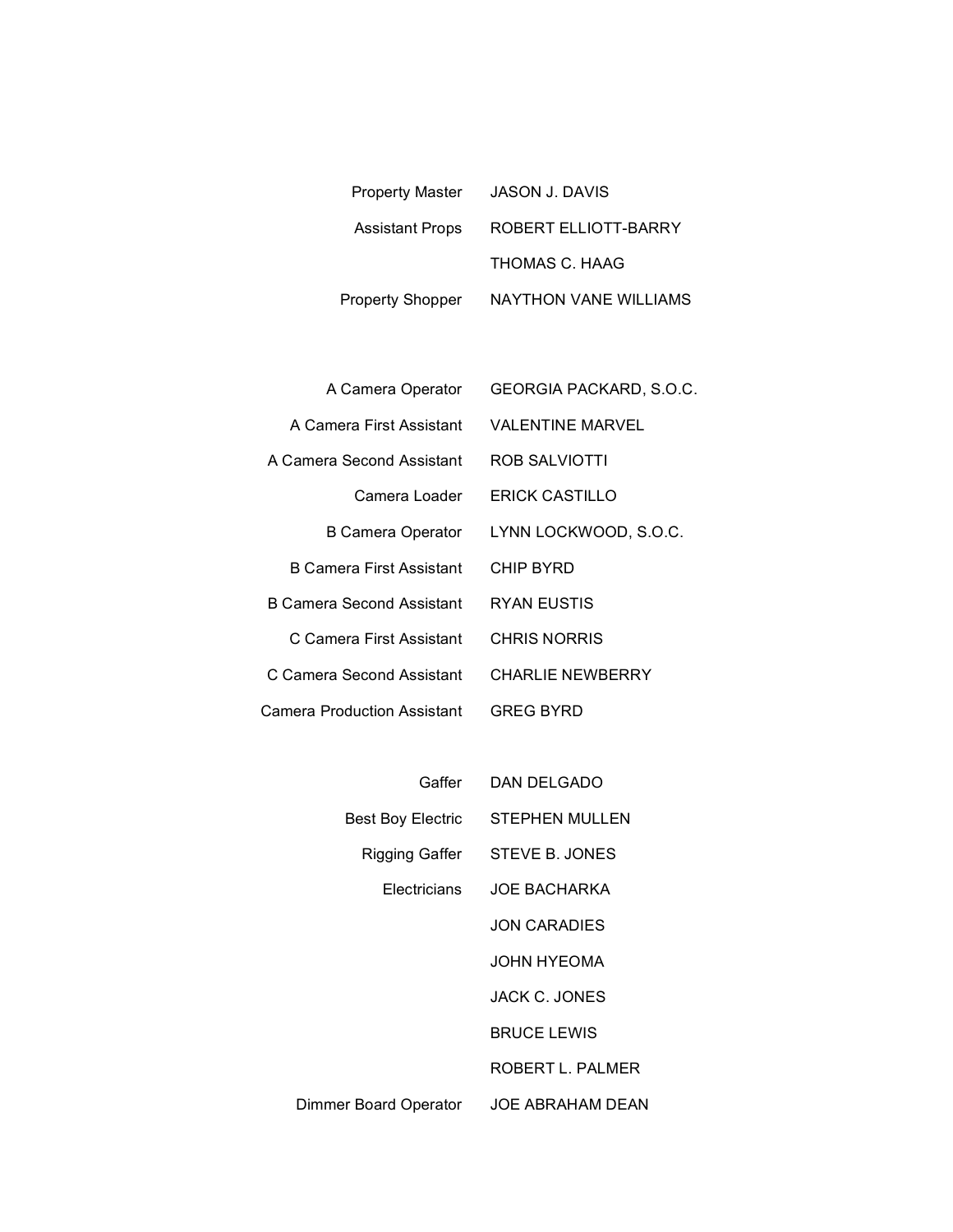|                              | Key Grip GREG HEWETT             |
|------------------------------|----------------------------------|
|                              | Best Boy Grip LEA E. MILLER      |
|                              | Dolly Grip JOSH STEINBERG        |
| Key Rigging Grip TREVOR HOWE |                                  |
| Company Grips                | <b>MORGAN DAVIS</b>              |
|                              | <b>DWIGHT DOLLINS</b>            |
|                              | <b>BRYAN SMITH</b>               |
|                              | <b>SEAN R. WRIGHT</b>            |
| Crane Operator               | TOM SHAUGHNESSY                  |
|                              | Crane Tech  OTIS MANNICK         |
| Additional Grips JAY FOLEY   |                                  |
|                              | <b>JOHN MARSHALL McLEOD</b>      |
|                              | NICOLÁS 'NICO' ORTIZ y PINO      |
|                              | <b>ELI SCHNEIDER</b>             |
|                              | VALENTIN P. SCHUBERT             |
|                              | <b>ADRIAN R. SEGURA</b>          |
|                              | <b>CHRISTOPHER H. SIPES</b>      |
|                              | PETER WEIDENFELLER               |
|                              |                                  |
|                              | Production Sound  DAVID BROWNLOW |
| Boom Operator                | <b>MISTY CONN</b>                |

Utility Sound BIL CLEMENT

Key Video Assist SCOTT WETZEL

Video Assist DALE GLENN WASETA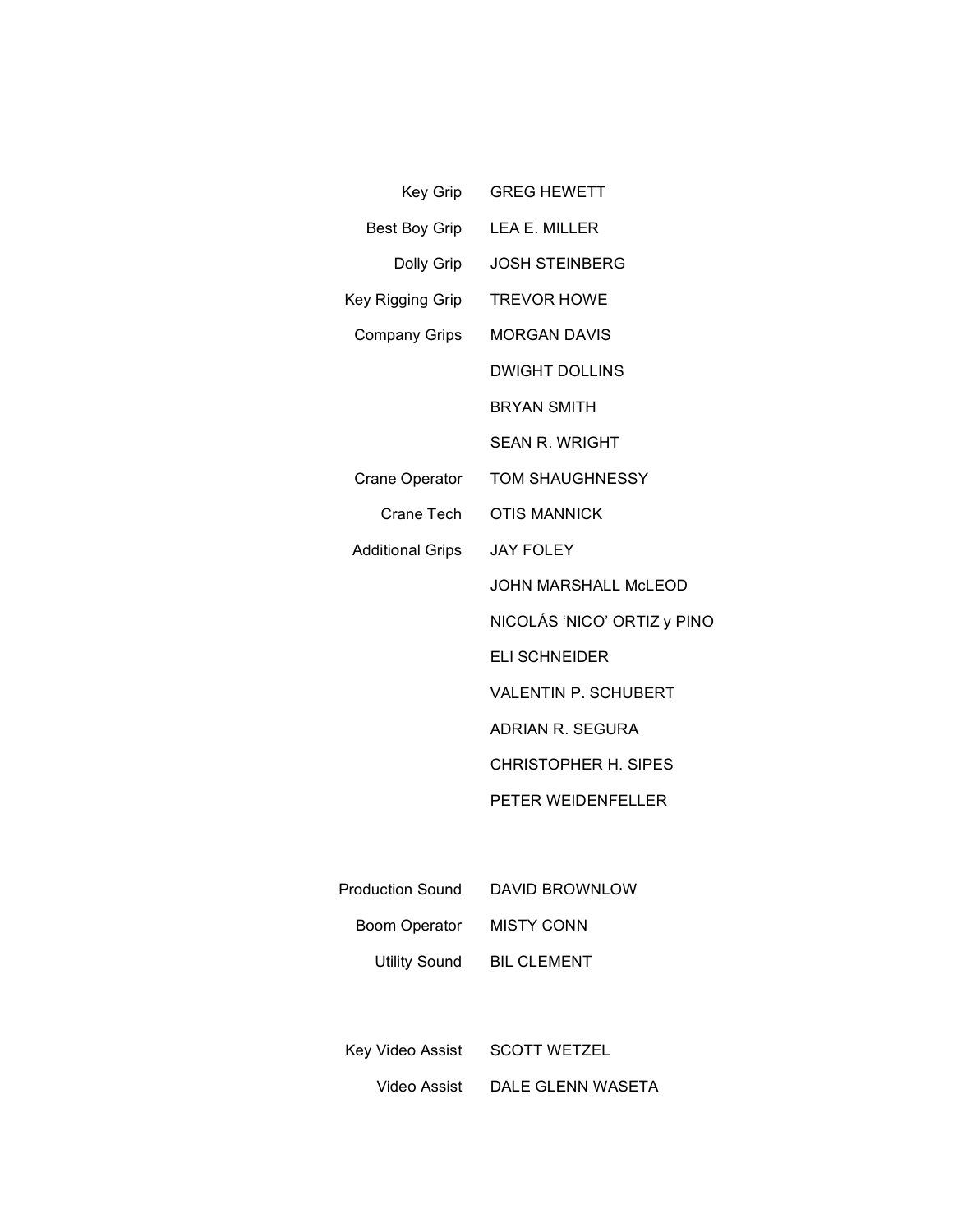| <b>Costume Supervisor</b>   | KATHRYN CZARK              |
|-----------------------------|----------------------------|
| Key Costumer                | LAURIE L. HUDSON           |
| Key On-Set Costumer         | EMILY EGGE                 |
| Additional On-Set Costumers | <b>MARIA BENTFIELD</b>     |
|                             | <b>JENNIFER GINGERY</b>    |
| Costume Buyer               | <b>LAHLY POORE-ERICSON</b> |
| Tailor / Seamstress         | DEBRA FREADO CHAPMAN       |
| Costumer - Los Angeles      | <b>JENNY EAGAN</b>         |
| Costume Assistant           | MARA HERDMANN              |

|                                      | Hair Department Head JULIE DELANEY |
|--------------------------------------|------------------------------------|
| Key Hair DEBBIE R. CLAIR             |                                    |
| Additional Hair BERLINDA CANTU-LEWIS |                                    |

| Make-Up Department Head   | <b>GRETCHEN BRIGHT</b> |
|---------------------------|------------------------|
| Key Make-Up               | VANESSA JARAMILLO      |
| <b>Additional Make-Up</b> | <b>DEIDRE PARNESS</b>  |
|                           | ASHLYNNE PADILLA       |

| Production Accountant DAVID MELITO |                                                          |
|------------------------------------|----------------------------------------------------------|
|                                    | 1 <sup>st</sup> Assistant Accountant ANDREW GREY JOHNSON |
|                                    | Payroll Accountant MARJORIE ERGAS                        |
| Accounting Clerk MATT SALAZAR      |                                                          |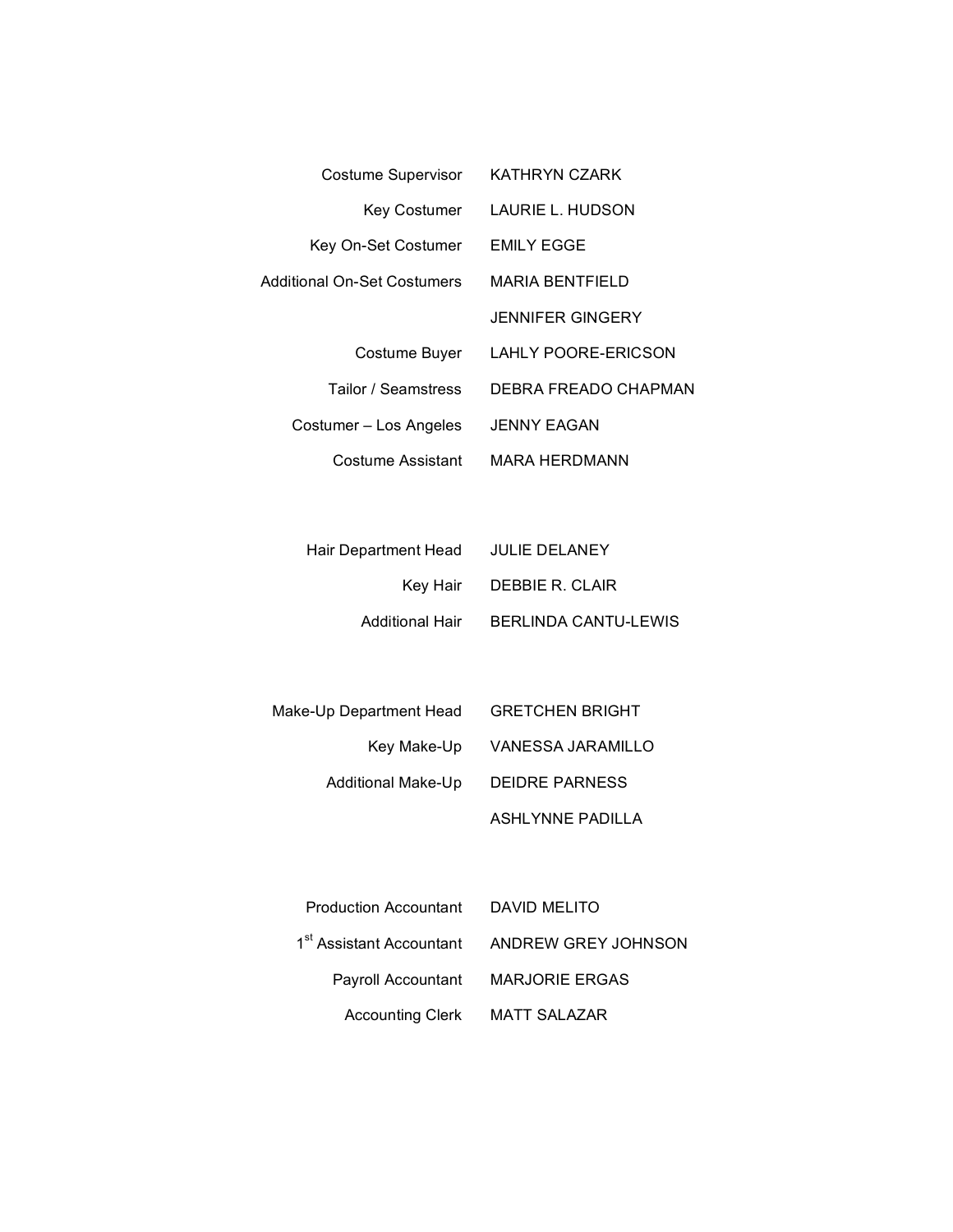| Location Manager                         | <b>RAINE HALL</b>                     |
|------------------------------------------|---------------------------------------|
| Key Assistant Location Manager           | <b>JASON BONNELL</b>                  |
| <b>Assistant Location Managers</b>       | JOHN L. LUCAS                         |
|                                          | <b>LORENZO VIGIL</b>                  |
| Location Scout                           | <b>DEBORAH WAKSHULL</b>               |
| <b>Locations Assistants</b>              | <b>RICHARD KING</b>                   |
|                                          | T.J. MEADE                            |
|                                          | <b>JOHN PAUL POTTER</b>               |
|                                          | <b>SHAWN WAYMAN</b>                   |
|                                          |                                       |
| Head Animal Trainer                      | DAVE SOUSA                            |
| Animals Supplied By                      | BIRDS & ANIMALS UNLIMITED             |
| Dog Trainer<br>AHA On Set Representative | <b>CATHY PITTMAN</b><br>JONNE RODARTE |
| On Set Medic                             | <b>DAVID BETHEL</b>                   |
| <b>Additional Medics</b>                 | <b>DOUG ACTON</b>                     |
|                                          | NICHOLAS SALINAS                      |
|                                          | <b>JASON MILLER</b>                   |
|                                          |                                       |
| Still Photographer                       | RICHARD FOREMAN, JR. - S.M.P.S.P.     |
| Casting Associate - New York             | <b>JANDIZ ESTRADA</b>                 |
| Casting Associate - Los Angeles          | <b>KATE CALDWELL</b>                  |
| Casting Associate - New Mexico           | <b>MARIE A. KOHL</b>                  |
| Casting Assistant - New Mexico           | <b>HANNAH MacPHERSON</b>              |
| <b>Extras Casting</b>                    | ANGELIQUE MIDTHUNDER                  |
| <b>Extras Casting Assistant</b>          | <b>JILL DUPONT</b>                    |
|                                          |                                       |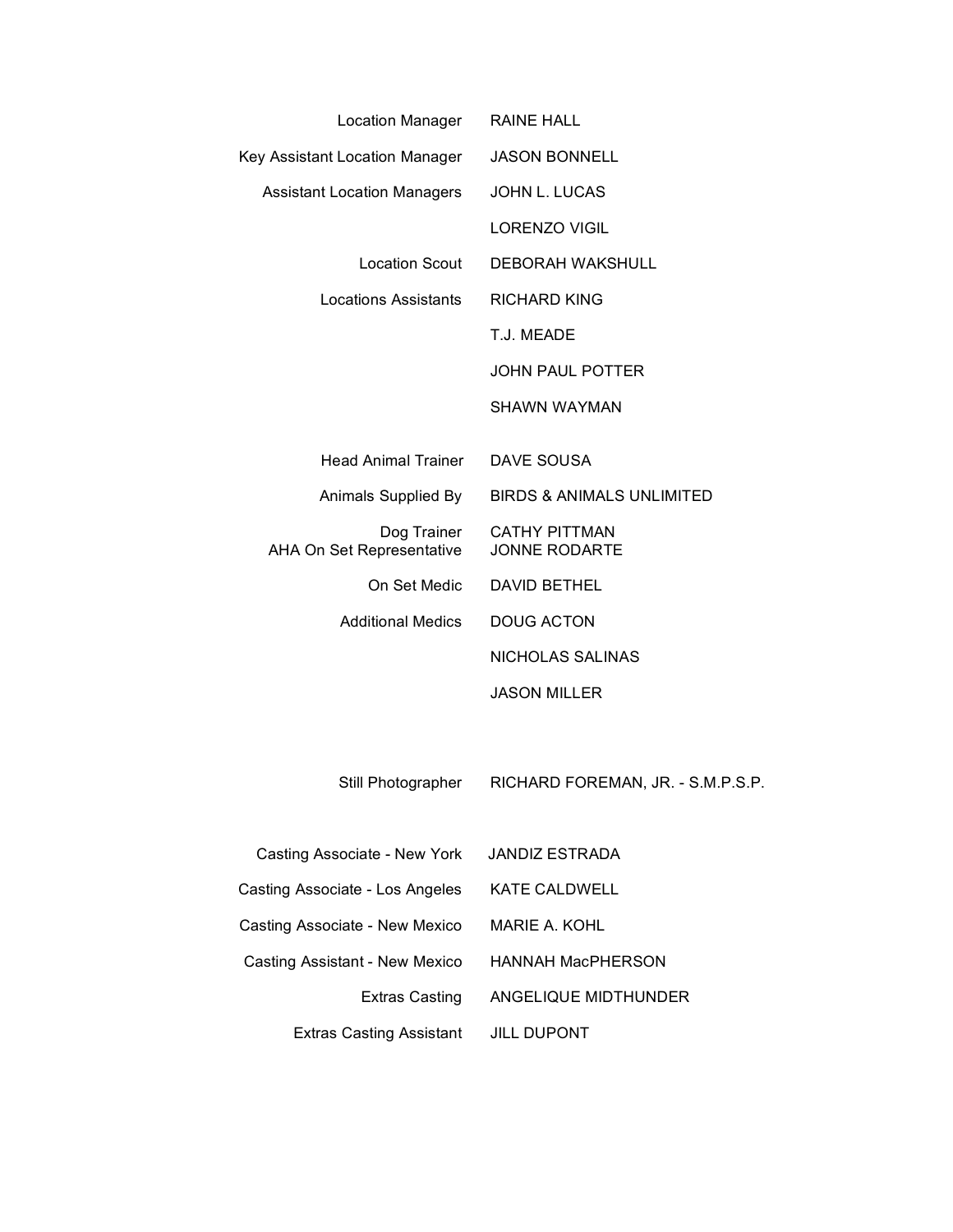| Special Effects Coordinator     | <b>SCOTT HASTINGS</b>                       |
|---------------------------------|---------------------------------------------|
| Special Effects Foreman         | DANNY MALDONADO                             |
| Special Effects Technicians     | <b>BRETT D. COLE</b>                        |
|                                 | <b>PATRICK HIGGINS</b>                      |
|                                 | <b>ADAM ROSEN</b>                           |
| <b>Construction Coordinator</b> | <b>NOAH BRADLEY</b>                         |
| <b>Construction Foreman</b>     | <b>STEVE KAHN</b>                           |
| <b>Construction Gang-Boss</b>   | <b>MATTHEW P. JOHNSON</b>                   |
| Toolman                         | <b>PAUL BARRERAS</b>                        |
| Labor Foreman                   | <b>LEONARD SANCHEZ</b>                      |
| Propmakers                      | <b>LAUREN CHAVEZ</b>                        |
|                                 | <b>CHRISTOPHER DOWLING</b>                  |
|                                 | <b>PAUL JUDGES</b>                          |
|                                 | <b>JEFFREY LAMM</b>                         |
|                                 | <b>MICHAEL LONGUEIRA</b>                    |
|                                 | <b>THOMAS G. STUDER</b>                     |
|                                 | <b>DOUG WORMAN</b>                          |
|                                 | PETER "CRAZY PETE" ZARI                     |
|                                 | Key Scenic Artist GEORGE A. KRUFT           |
| Paint Foreman                   | PATRICK H. BOYLES                           |
| Scenic Artists                  | JANICE B. JACOBSON                          |
|                                 | <b>WILL KESSLER</b>                         |
|                                 | <b>JOSE I. MENDOZA</b>                      |
|                                 | <b>JESUS A. MURILLO</b>                     |
|                                 | RANDY PAUL ORTEGA<br><b>MARCARIO RIVERA</b> |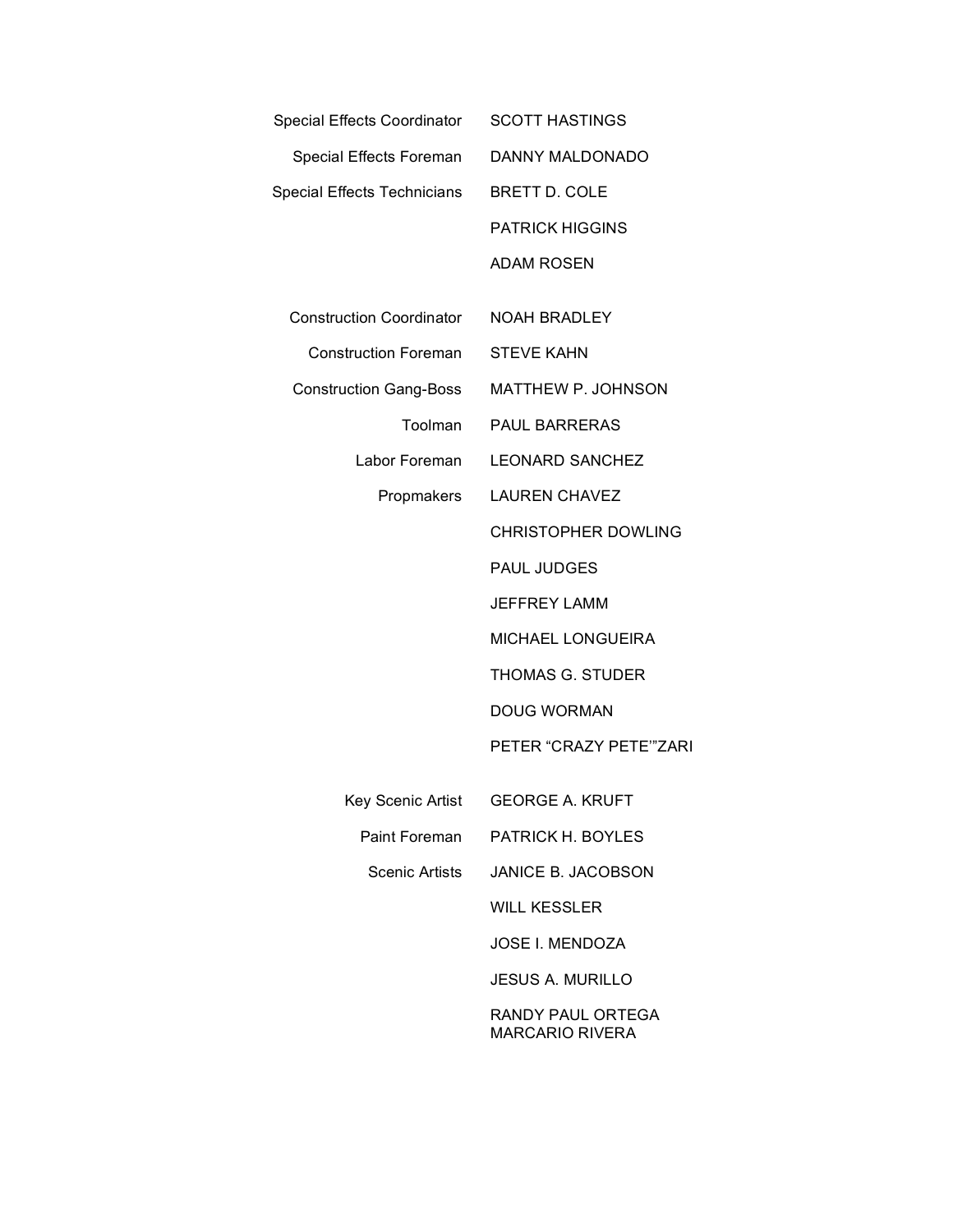|                                       | Key Greens PAUL JUDGES       |
|---------------------------------------|------------------------------|
| On-Set Greens                         | <b>BEN ERNEST MARTINEZ</b>   |
|                                       |                              |
| Post Production Supervisor            | <b>JONATHAN FERRANTELLI</b>  |
| <b>First Assistant Editor</b>         | <b>RUSS SENZATIMORE</b>      |
| Second Assistant Editor               | <b>JASON SPENCER</b>         |
| <b>Apprentice Editor</b>              | PALOMA MELE                  |
| <b>Post Production Accountant</b>     | <b>DAVID MELITO</b>          |
|                                       |                              |
| <b>Post Production Audio Services</b> | SOUND ONE                    |
| <b>Supervising Sound Editors</b>      | MARLENA GRZASLEWICZ          |
|                                       | <b>DAMIAN VOLPE</b>          |
| <b>Re-Recording Mixers</b>            | <b>REILLY STEELE</b>         |
|                                       | <b>DAMIAN VOLPE</b>          |
| Dialogue Editor                       | <b>DAN KORINTUS</b>          |
| <b>SFX Editor</b>                     | <b>MARIUSZ GLABINSKI</b>     |
| Foley Editor                          | <b>GLENFIELD PAYNE</b>       |
| <b>Assistant Sound Editor</b>         | <b>DANIEL FULTON</b>         |
| Loop Group Coordinator                | DANN FINK, LOOPERS UNLIMITED |
|                                       |                              |
|                                       |                              |

| Music Composed and Orchestrated by | DAVID MAJZLIN                               |
|------------------------------------|---------------------------------------------|
| Recorded at                        | LEGACY STUDIOS, NYC                         |
| Mixed by                           | LAWRENCE MANCHESTER<br>AVATAR STUDIOS - NYC |
| Music Editor                       | <b>JOHN CARBONARA</b>                       |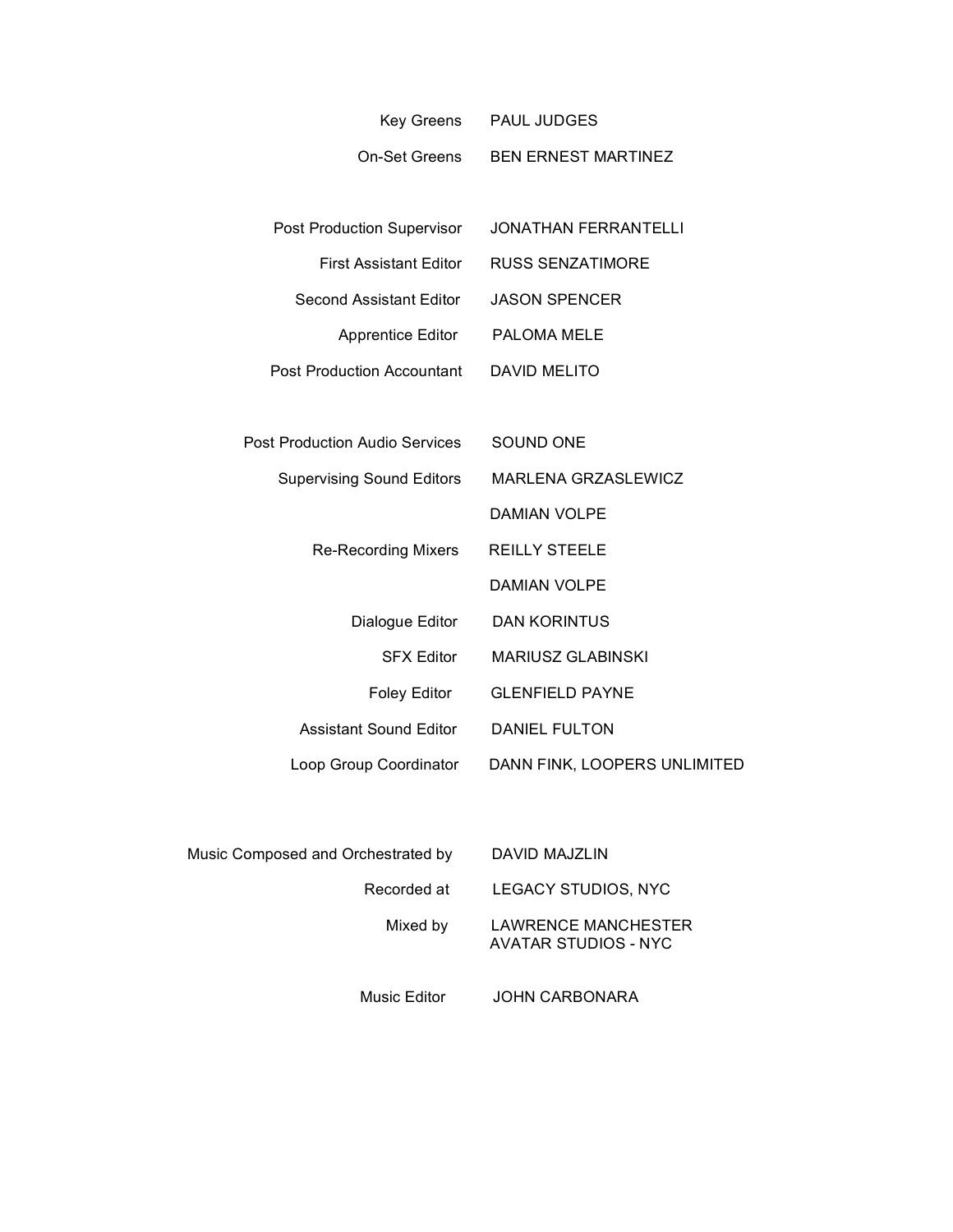| Digital Intermediate provided by | EFILM HOLLYWOOD    |
|----------------------------------|--------------------|
| DI Colorist                      | MITCH PAULSON      |
| DI Producer                      | ROBERT PHILLIPS    |
| DI Assistant Producer            | ROSALIE STALEY     |
| DI Editor                        | LISA TUTUNJIAN     |
| Opticals                         | <b>PAT CLANCEY</b> |
|                                  |                    |

Visual Effects THE MOLECULE

VFX Producer ANDREW BLY

VFX Supervisors LUKE DiTOMMASO

CHRIS HEALER

Lead Compositor LUIS DE LEON

Compositors JESSE SPIELMAN

CHAD SIKORA

EUNA KHO

Transportation Captains ROBERT "BEAR" MOLITOR

MICHAEL RUSSELL

# Drivers

| PEDRO AMAYA               | JOHN W. HEATH           |
|---------------------------|-------------------------|
| <b>JASON J. ANDERSON</b>  | ROB SHOTSBY JOHNSON     |
| <b>ALAN SHIMON BERGER</b> | WILD BILL LACZKO        |
| NATALIE CASADOS           | <b>JARED MANGANO</b>    |
| ARTHUR CLAUNCH            | <b>CASSIE RUSSELL</b>   |
| <b>JASON R. DOUTREE</b>   | <b>GARY SHUCKAHOSEE</b> |
| <b>JOSEPH GONZALES</b>    | <b>PATRICK SMITH</b>    |
| BILLY R. HASS             | <b>STEVE VANDIVER</b>   |
| JEREMIAH HAUSER           | <b>PAUL WALKER</b>      |
| <b>JUSTIN HAVILAND</b>    | KIP WOLVERTO            |
| RICHARD WOODS             |                         |

Camera Car Driver PATRICK A. REYNOLDS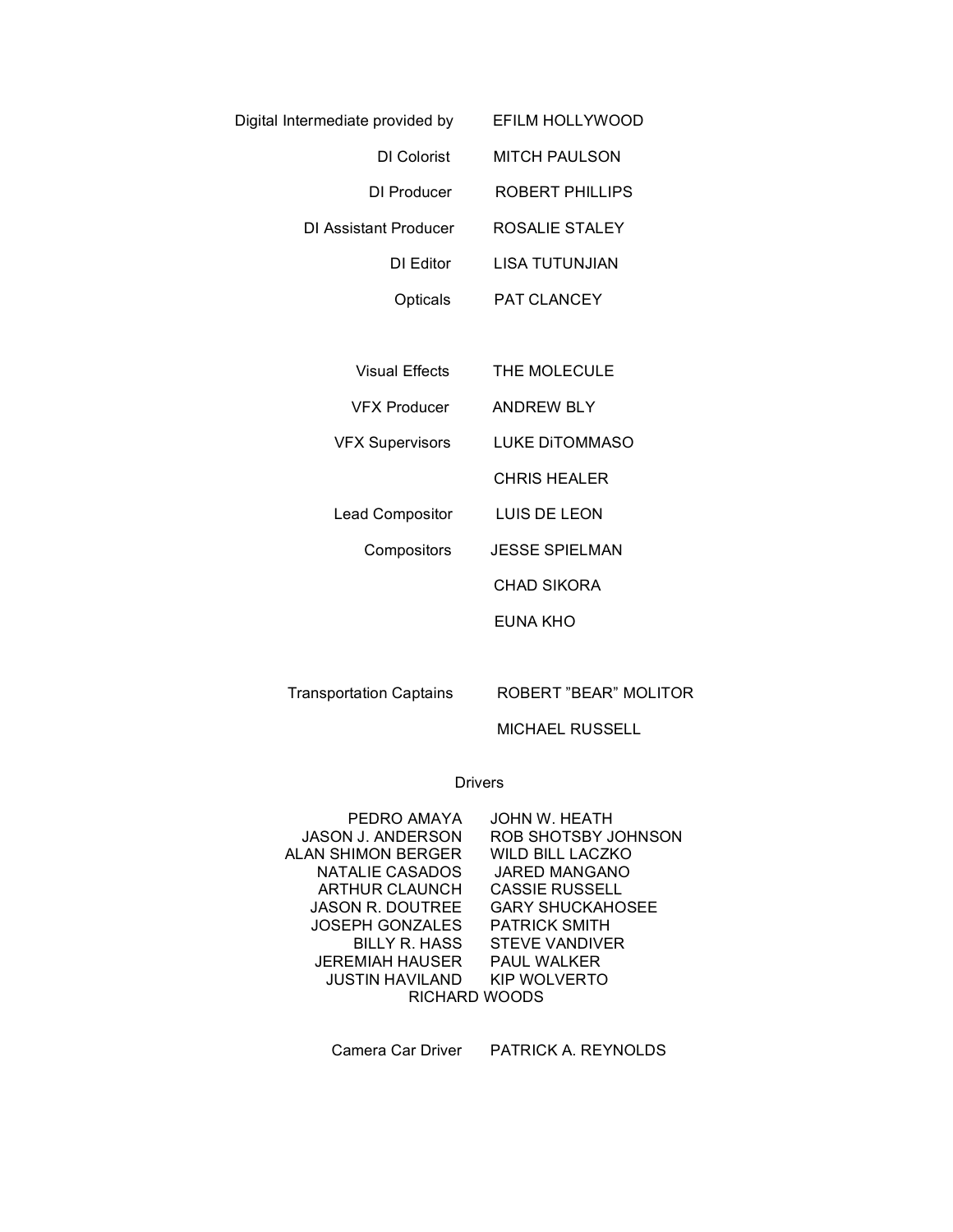| Assistant to Ms. Whitton<br><b>CLAUDIO RUBEN</b>                            |
|-----------------------------------------------------------------------------|
| Assistant to the Producers<br>ALEXANDRA GOLDBERG                            |
| <b>SANDRA COLLINS</b><br>Assistant to Mr. Spector - New York                |
| MEGHAN-MICHELE GERMAN                                                       |
| REEL CHEFS CATERING                                                         |
| <b>STEVE WATSON</b><br>Caterer                                              |
| Chefs<br>ROBERT F. BRUAL                                                    |
| MARCO A. BLANCO                                                             |
| <b>GREG AYALA R.</b>                                                        |
| <b>JAMIE GARCIA-RAMIREZ</b>                                                 |
| <b>JAVIER GARCIA-RAMIREZ</b>                                                |
| <b>MARCIANO MORENO</b>                                                      |
| <b>WILLIE STUBENBERG</b>                                                    |
| <b>LUIZ SUAREZ</b>                                                          |
|                                                                             |
| <b>CARMEN MATTHEWS</b><br>Key Craft Service                                 |
| <b>Craft Service</b><br>DONOVAN J. THOMAS                                   |
| Second Second Assistant Director<br>DENISE ANDERSON POORE                   |
| Additional Second Second Assistant Director<br><b>CYNDI "CUTTER" MARTIN</b> |
| <b>ALINA GATTI</b>                                                          |
| MICHAEL FELDMAN                                                             |
| <b>JOSHUA FRITEL</b>                                                        |
| <b>COLIN GARZA</b>                                                          |
| SARAH E. BYRDEN                                                             |
| <b>RICHARD HELLER</b>                                                       |
| <b>JAVIER HERNANDEZ</b>                                                     |
| ANN K. SHIMABUKURO                                                          |
| <b>BRENDEN WEDNER</b>                                                       |
|                                                                             |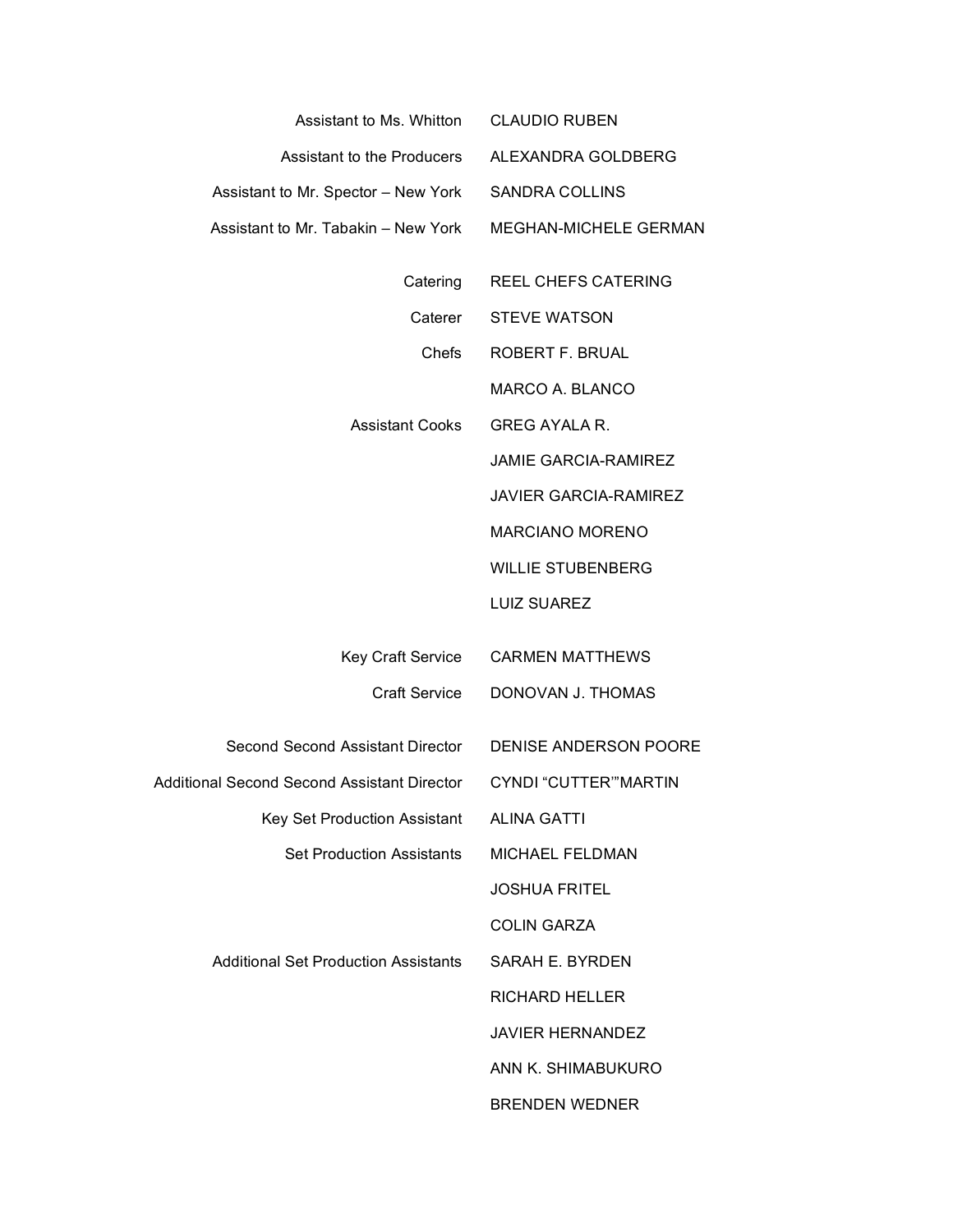| Office Production Assistants     | BELLE ALLEN            |
|----------------------------------|------------------------|
|                                  | REBECCA PAVLIK         |
| Los Angeles Production Assistant | ROBERT VERTREES        |
| Studio Teacher                   | ALLEGRO HOPKINS        |
| Lyman's Stand-In                 | <b>LANE EASLEY</b>     |
| Fiona's Stand-In                 | <b>JORDAN URQUHART</b> |
| EPK Producers                    | <b>PAUL LOMARTIRE</b>  |
|                                  | DON GRAY               |
| EPK Camera Operator              | JAMES S. GREEN         |
| <b>EPK Utility</b>               | <b>OWEN GRAY</b>       |
| Additional EPK Camera            | PETER BOLTE            |
|                                  | ROY BLUMENFELD         |

"Los Hijos De Dona Meche" Written by R. Gonzalez & L. Garzon Performed by Los Cubaztecas Courtesy of LoveCat Music

"Just One Drink Closer To Heaven" Written by John Lincoln Wright Performed by John Lincoln Wright Courtesy of Heavy Hitters Music Group

"Mend This Heart" Written by Barbara L. Jordan & William Peterkin Performed by Mike Ihde Courtesy of Heavy Hitters Music Group

> "Pinto Pony" Written by Paul Siebel Performed by Paul Siebel Courtesy of Rag Baby Records

"Why" Written by Steven Trudeau, Jr. & Tim J. Trudeau Performed by Sackcloth Fashion Courtesy of Rumblefish Music

> "All The Wrong Reasons" Written by Larry J. Dean Performed by Larry Dean Courtesy of Heavy Hitters Music Group

"Fast and Furious" Written by Brian Tarquin-Browne Performed by Brian Tarquin-Browne Courtesy of Marc Ferrari / Mastersource

"Jumping For Joy" Written by Daniel May Performed by Daniel May Courtesy of Marc Ferrari / Mastersour

"You Angel You" Written by Bob Dylan Performed by Bob Dylan Courtesy of Columbia Records By arrangement with Sony Music Licensing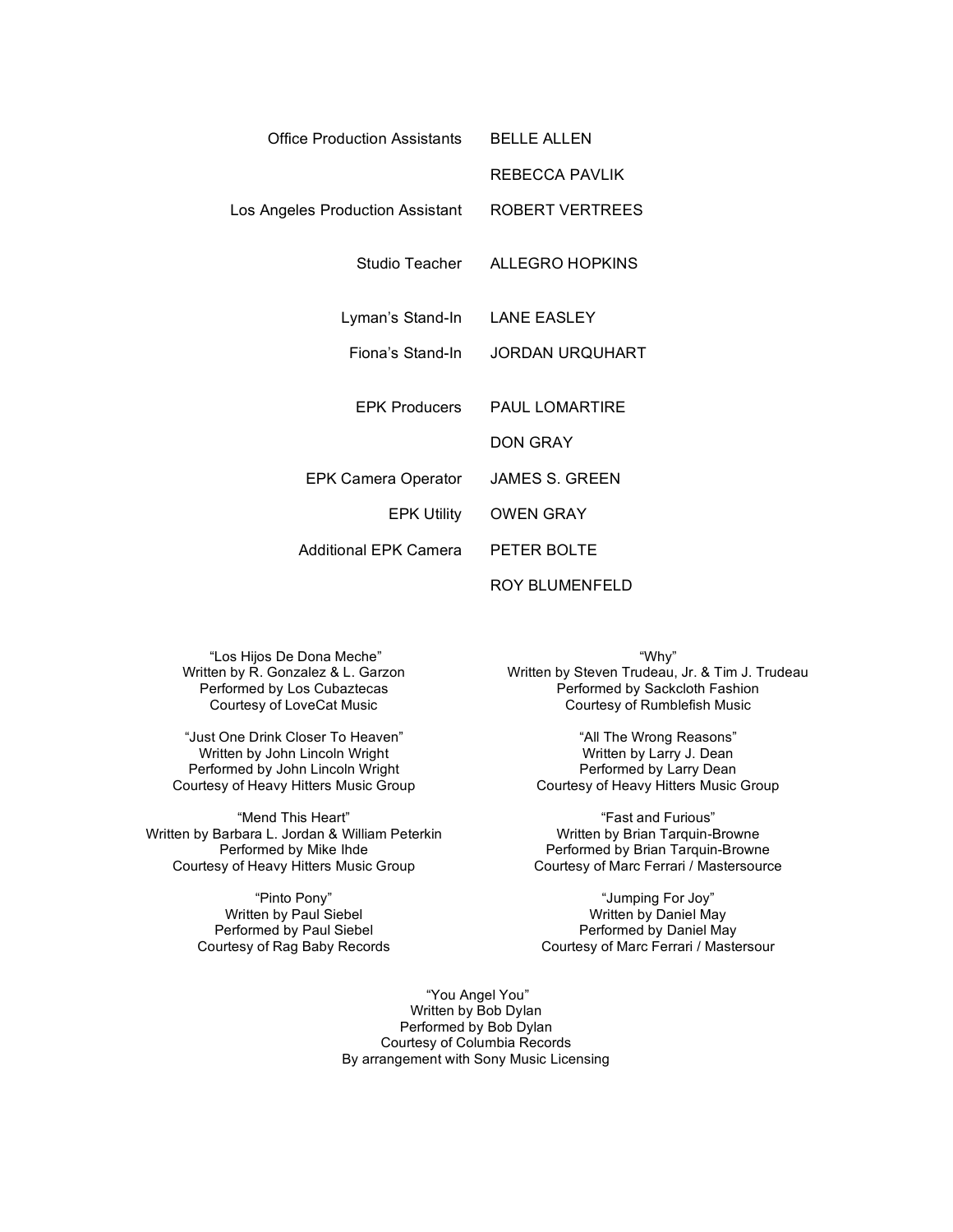### **VERY SPECIAL THANKS**

Marion Dougherty John Farley Susan Foote Gary Foster Scott Frank Gareth Humphreys Scott Landes James Lapine Jack Lechner

Rosalie Muskatt Arthur Penn Victor Reinosa Arnie Rissman Sally Robinson Maria Rubio Ann Tenenbaum Juliet Taylor Zach Wiesner

## **THE PRODUCERS WISH TO THANK**

 The Film Commission of New Mexico Lisa Strout Jennifer Schwalenberg Tobi Ives

Pueblo de Cochiti

The College of Santa Fe Santa Fe, New Mexico Dr. Stuart C. Kirk

Universal Studio Costumes Larry Harmell

School for Advanced Research Dr. James F. Brooks

Robert and Ann Fromer

Lighting Equipment Provided by Hungry & Humble

Production Grip Equipment Provided by Leonetti Company, N.M.

Camera Dolly Provided by Leonetti Company, N.M.

Camera Package Provided by Camtec Motion Picture Cameras

Los Angeles Tailor Services Provided by Dennis Kim

Travel Arrangements Provided by Aquila Travel

Clearances Provided by Act One Script Clearance

Rights and Clearances by Entertainment Clearances Inc.- Laura Sevier, Cassandra Barbour

Production Insurance Provided by Kathy England at Taylor & Taylor Associates, Ltd.